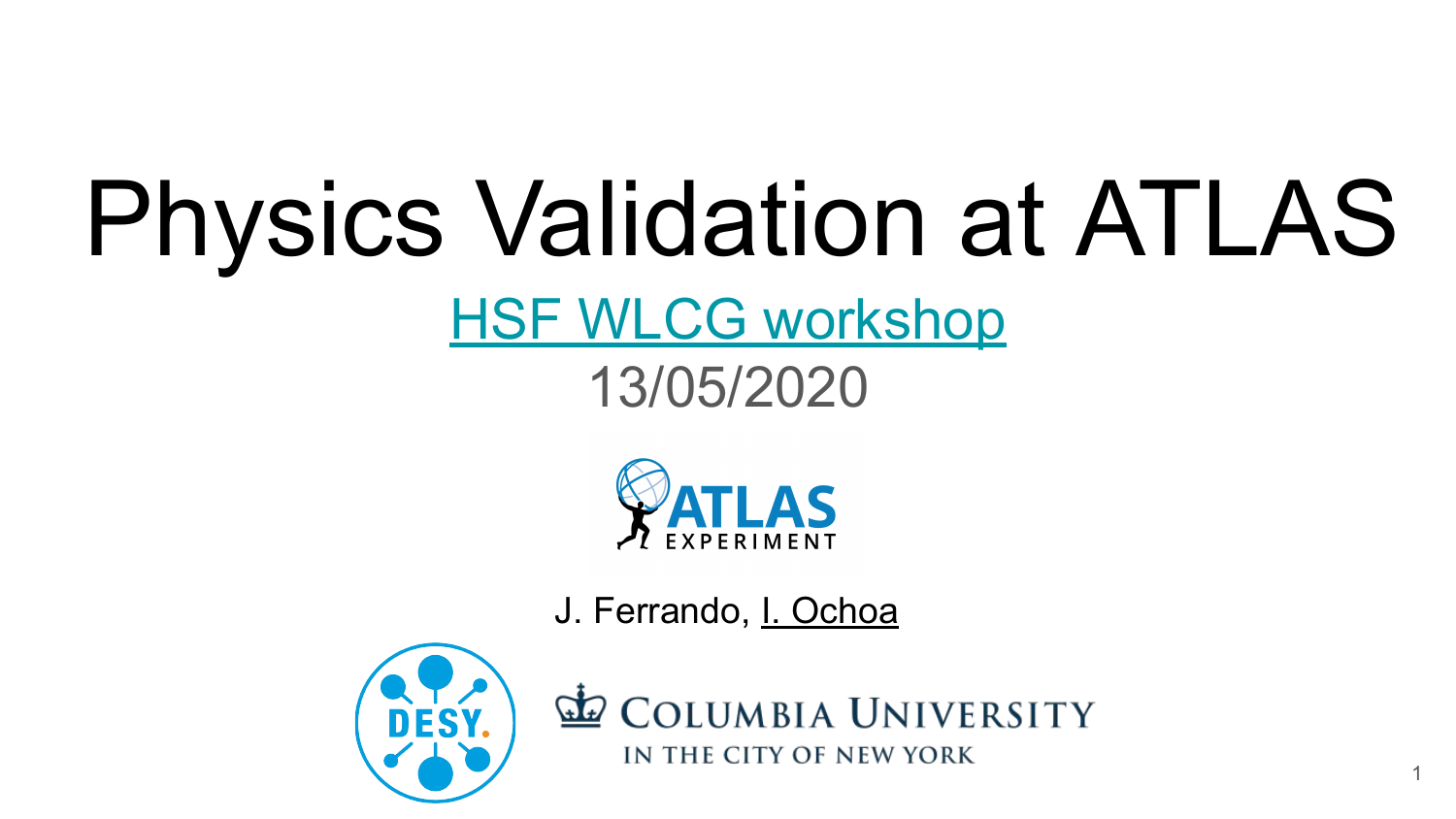## **Outline**

- Overview of Physics validation at ATLAS
- **•** General challenges for physics validation
- Challenges for Heterogeneous resources
- Challenges for full automation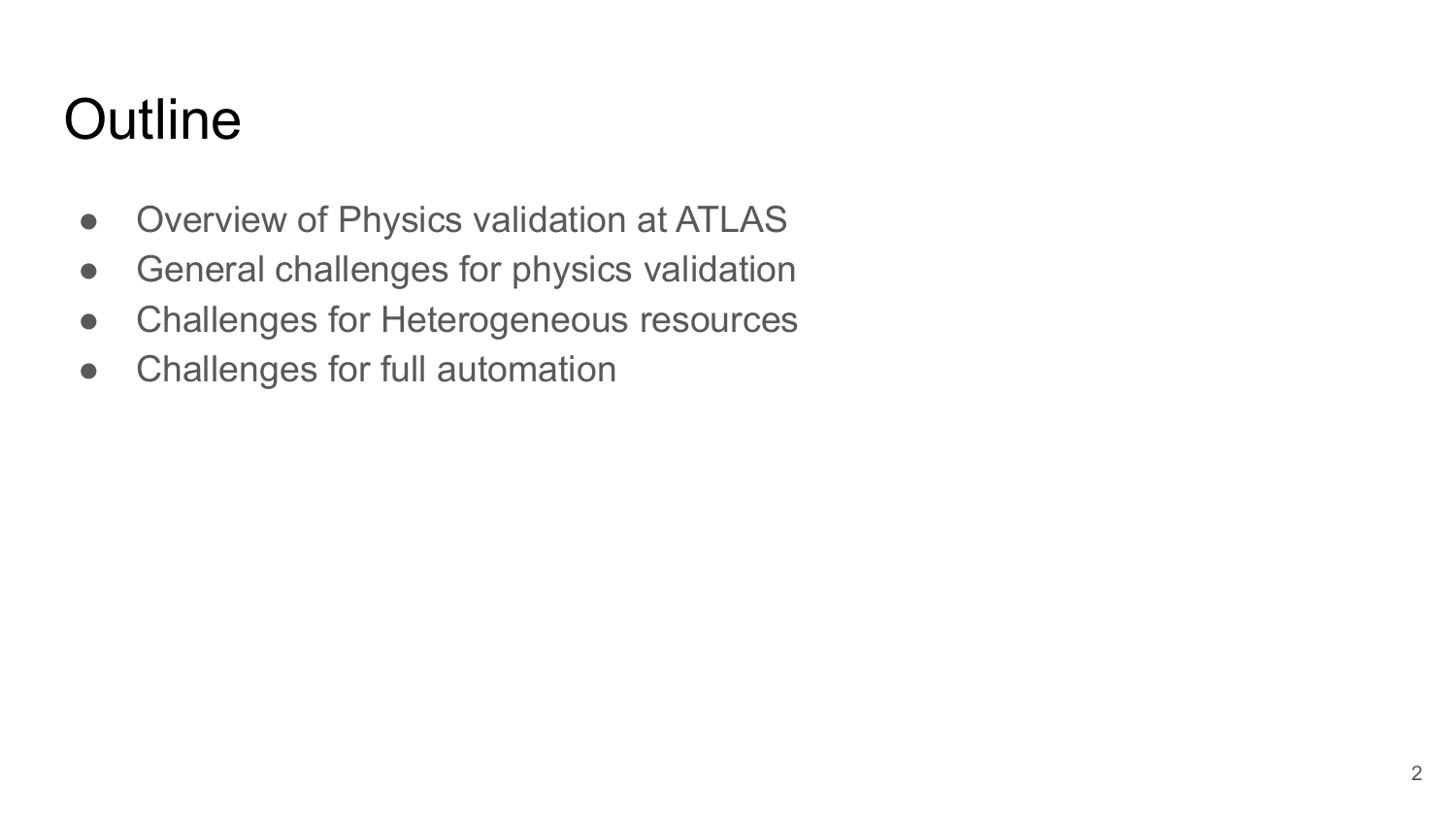## Physics Validation

The role of physics validation within ATLAS is to check the effects of software changes in:

- Simulation software (full and fast simulation)
- Reconstruction software

Checks are then performed at the level of comparing the differences in distributions related to physics objects e.g. jets, electrons, photons, muons, etc. to verify that any changes are consistent with expectations.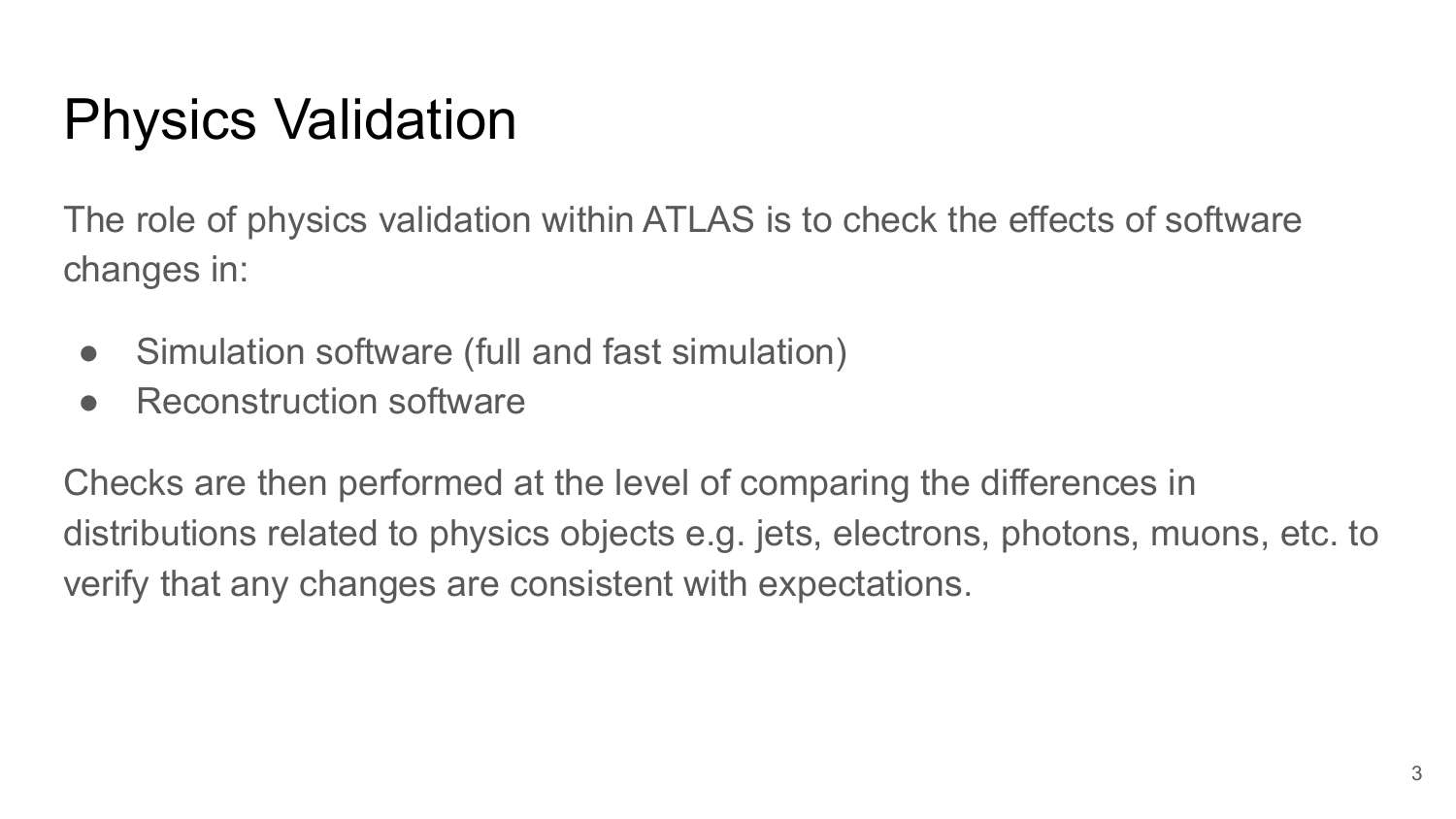## Hierarchy of validation

- 1. Continuous integration:
	- a. Can check O(10s) of events running locally
	- b. Good for testing identical output from e.g. code restructuring/reconfiguration
- 2. ATLAS Release Tester (ART):
	- a. Can run on grid and can check O(10k) events or shorter jobs locally
	- b. Can test similarity of output with more statistical precision
	- c. Possible to compare distributions and check for expected behavioural changes
- 3. Physics Validation:
	- a. Run on many O(100k) samples of different physics processes
	- b. Possible to check results are identical with yet better statistical precision
	- c. Best for comparing distributions to look for expected behavioural changes
	- d. When evaluating the effects of major changes (e.g. before a reprocessing) also run with physics analysis workflows (specific objects and regions of phase-space)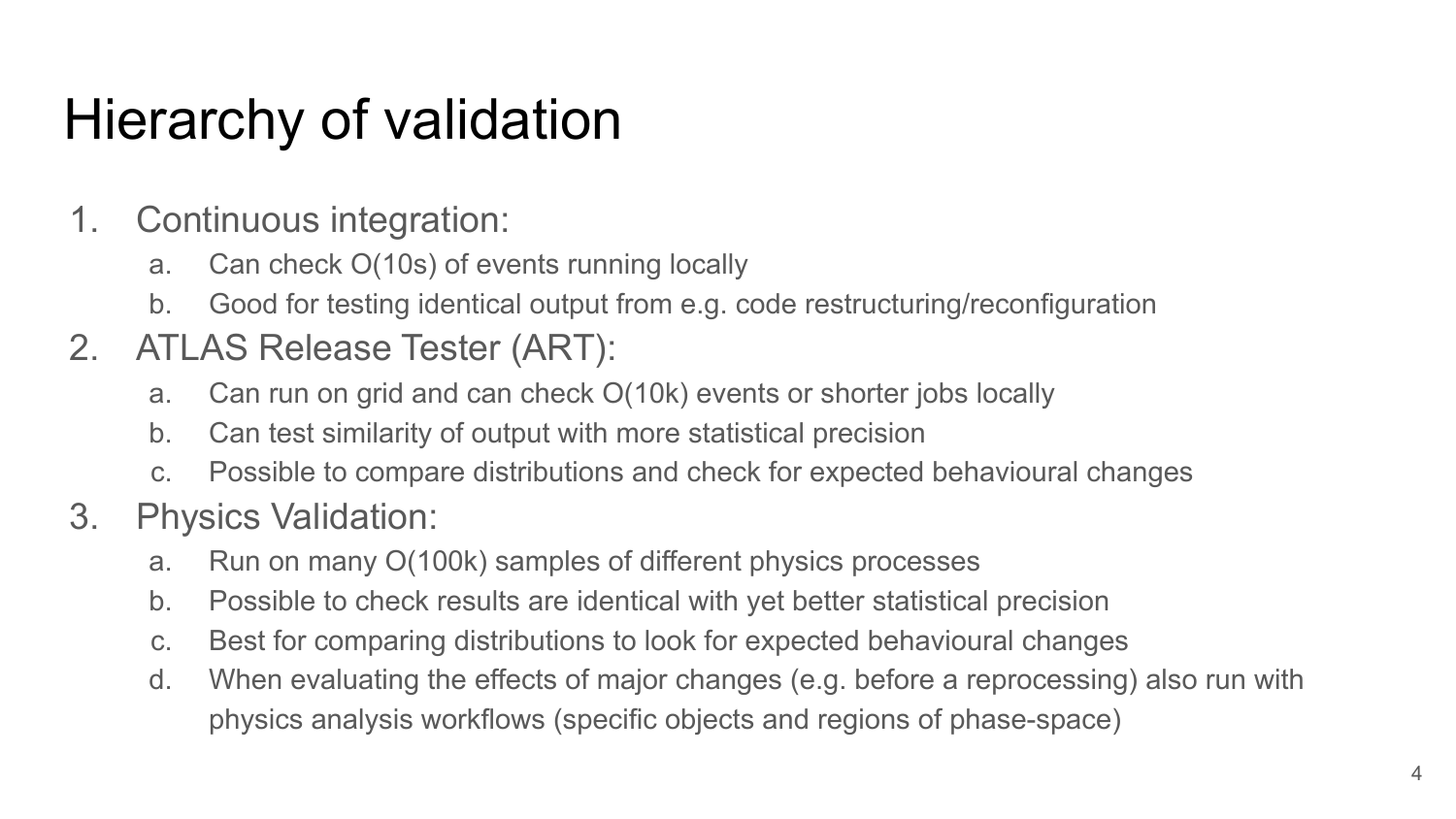## Description of the typical physics validation workflow

- Triggered by "major" update(s) to a development branch.
- A collection of MC samples of different physics processes are produced:
	- Several SM and Exotics processes, to test all aspects of object reconstruction.
- Samples are produced on the grid via central production system:
	- Large statistics (~100k events) to expose minor effects.
	- Production configured via the ATLAS Metadata Interface (AMI).
- Steps: generator level  $\rightarrow$  simulation  $\rightarrow$  digitization  $\rightarrow$  reconstruction
	- For validation of reconstruction, start from same simulation samples.
- Output is collection of variables needed to verify quality of detector performance and single object reconstruction.
- The validation is performed by experts and against a stable (and previously validated) version of the software.
- A common framework is available for making histogram comparisons including a chi-square test and creating webpages for results.
- Outcome is documented and further development and bug-fixes tracked on JIRA.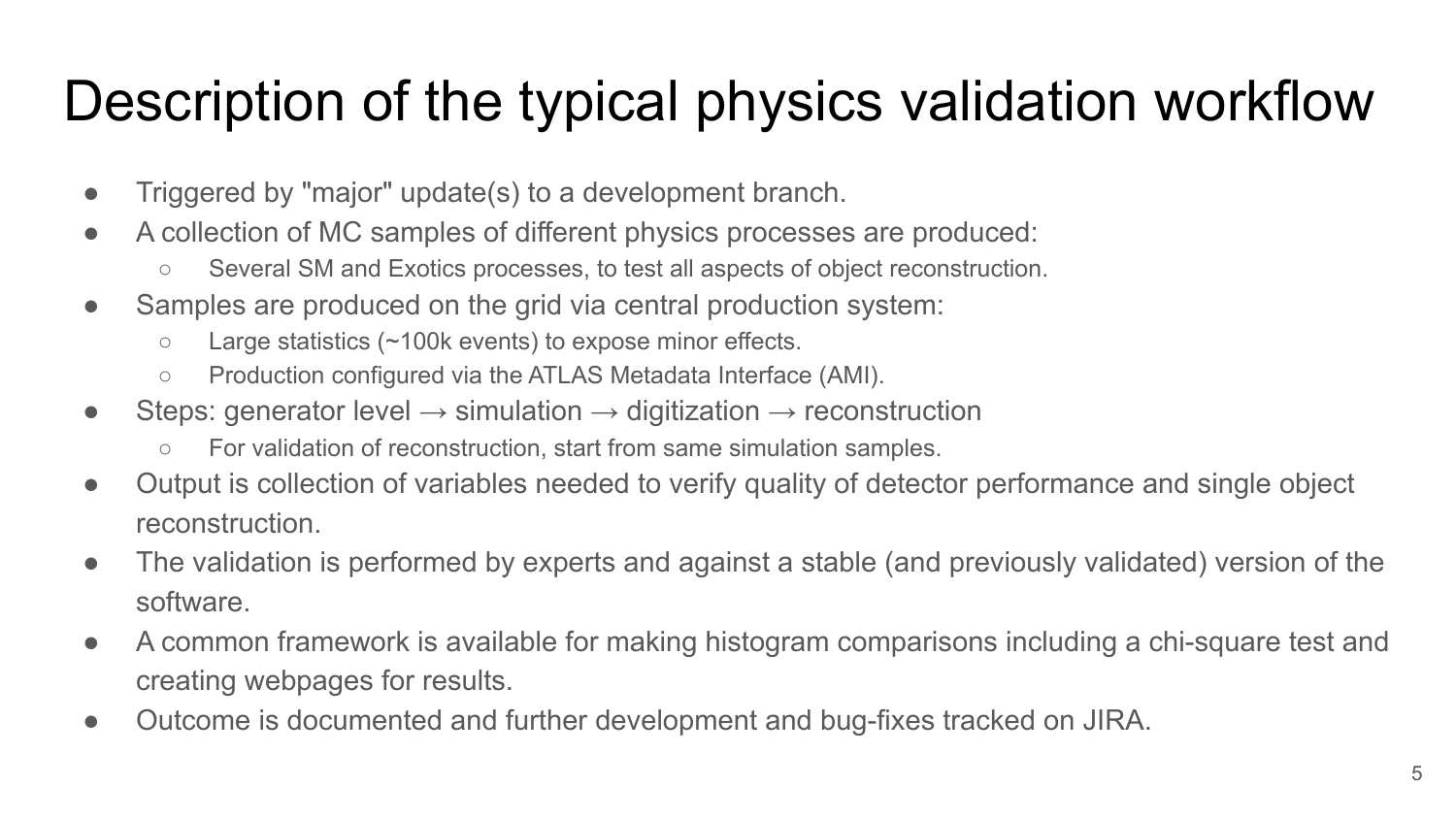# Challenges for physics validation (I)

"Non-physics" sources of non-reproducibility:

- Different math libraries
- Different architectures
- Different random number seeds
- Re-digitization of samples (grid assigns different pile-up files)
- Different order of event processing (e.g. AthenaMP jobs)

Goal is to validate distributions, not event-by-event comparisons.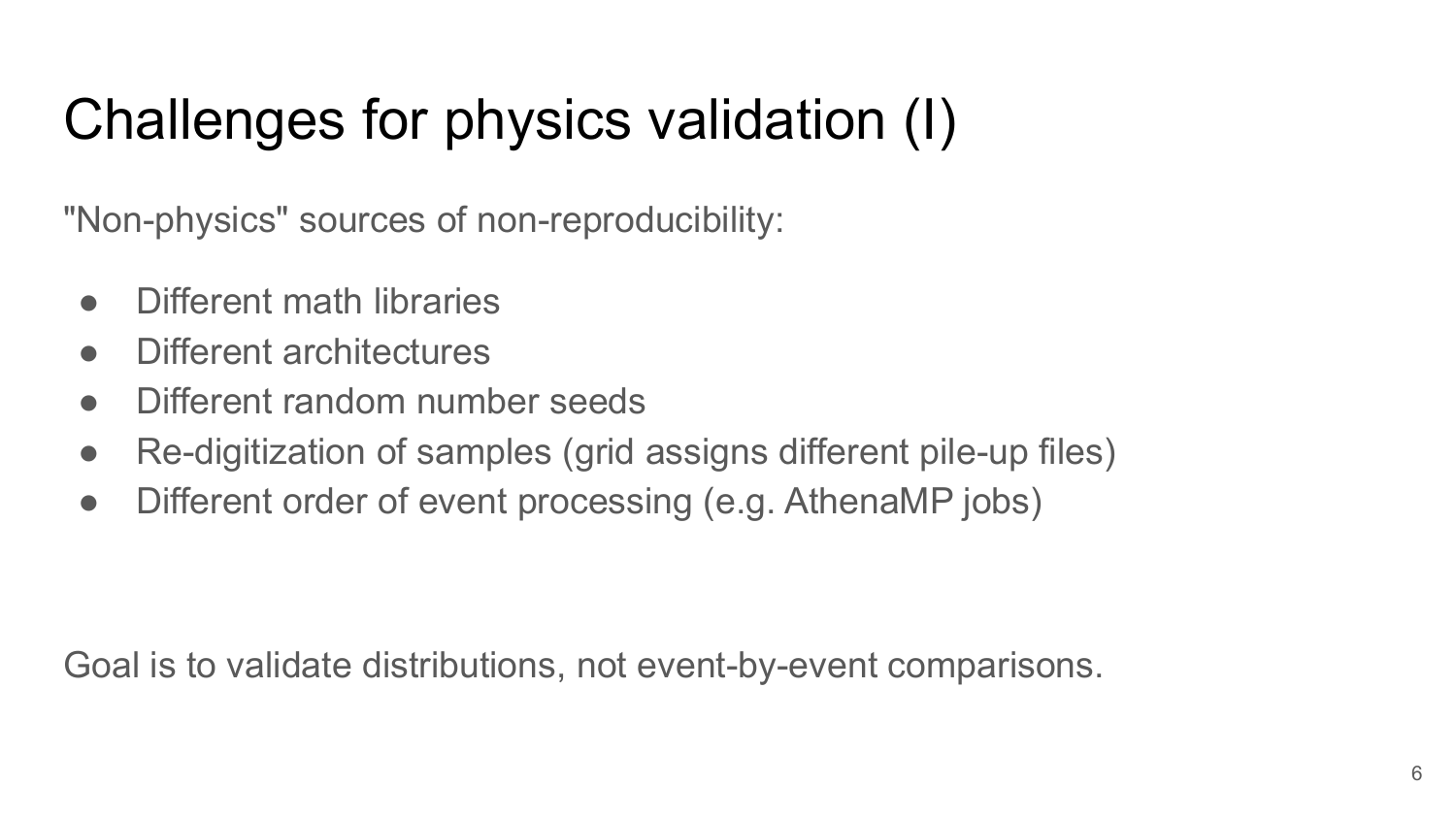## Challenges for physics validation (II)

Understanding results when non-identical output is expected:

- When less precise output is used e.g. when introducing lossy compression.
- When non-identical but equivalent results are expected
	- e.g. some simulation change which alters random number seeds or is a close approximation of reference.
- When changes in low level objects propagate to higher-level ones (here Combined performance group input highly valuable)

Critical to have input from physics analyses: required precision levels will vary.

• For release changes/major reprocessing campaigns, a selection of analyses from all physics groups of ATLAS participate in the validation effort (aiming to cover all interesting phase-space for physics!).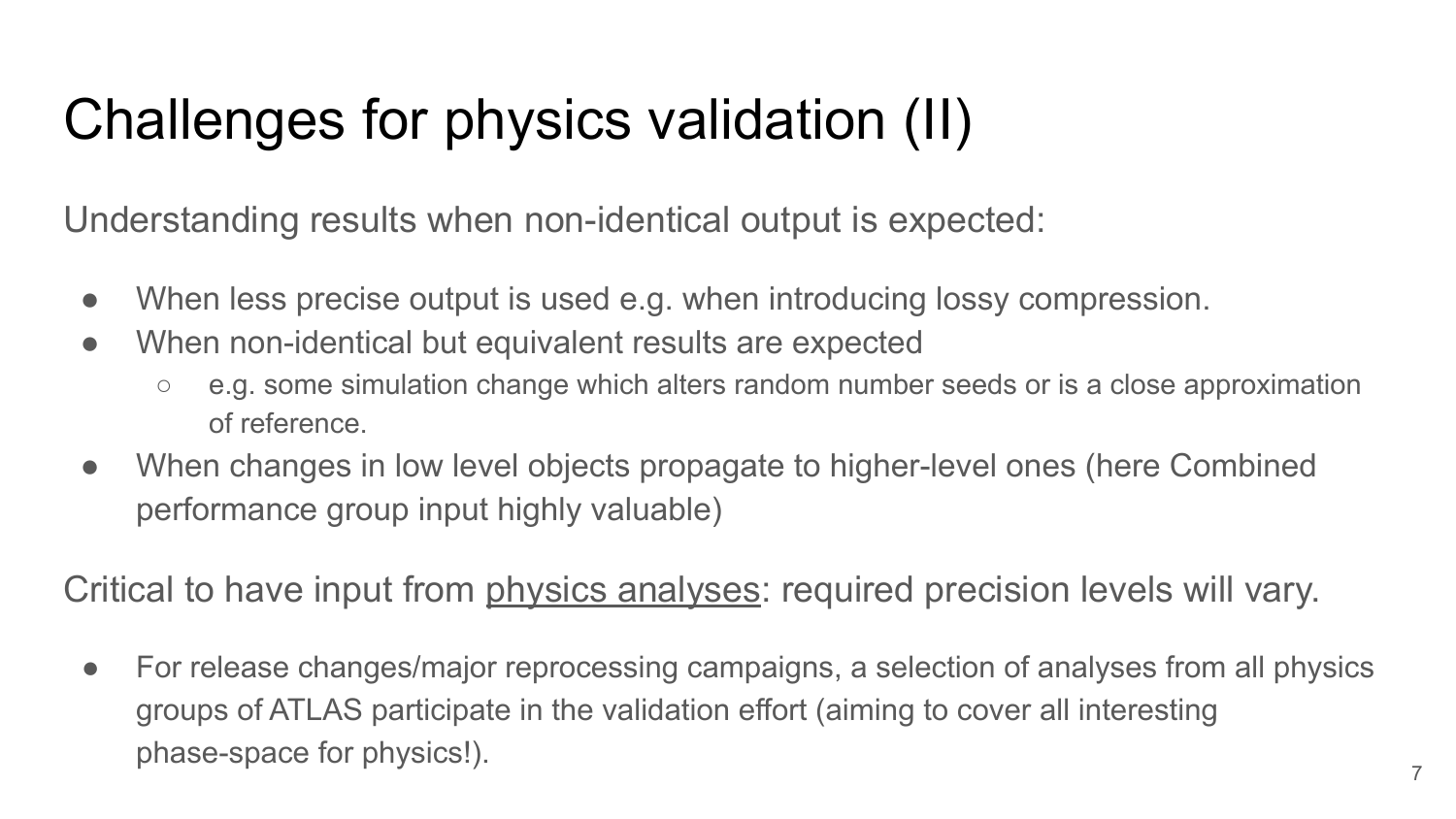## Understanding Statistical Uncertainties

- Usually substantial correlations between events that have been put through simulation/reconstruction.
- Residual statistical variation from usage of random seeds through GEANT.
- Additional statistical uncertainty when including pile-up.
- We tested this using samples with different random seeds
- Working to quantify by generating ensemble of samples where only random seeds are changed.

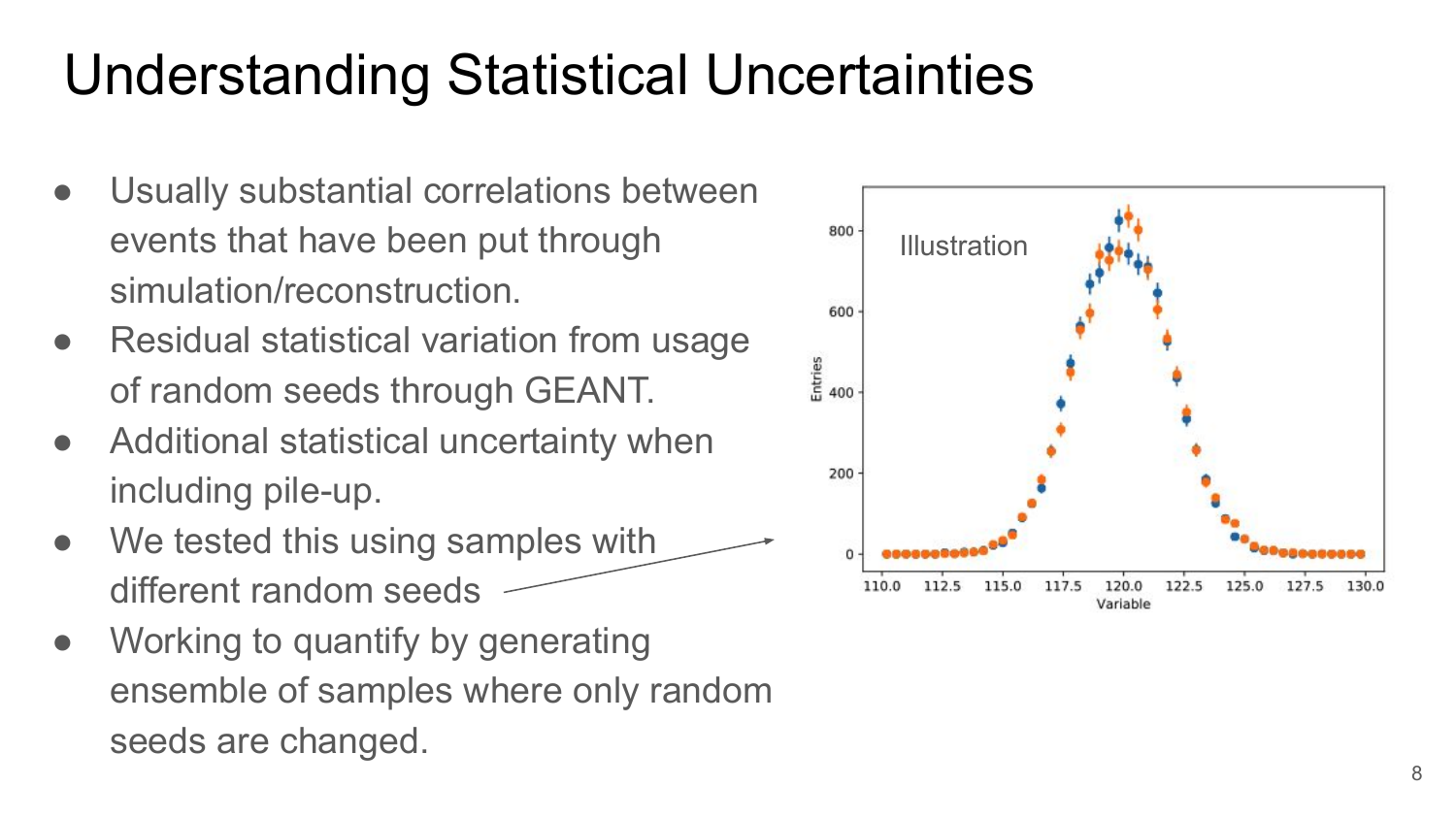#### Heterogeneous resources

- We can expect differences from different libraries, precision, ...
- Diverse configurations currently in use, e.g.:
	- X86\_64-slc6-gcc62-opt, x86\_64-centos7-gcc8-opt, x86\_64-slc6-gcc48-opt x86\_64-slc6-gcc49-opt
- HPC / MP running: different workflows require technical validation of the ATI AS Fyent Service.

We are working to quantify the variations from distinct workflows by generating ensemble of samples in different configurations.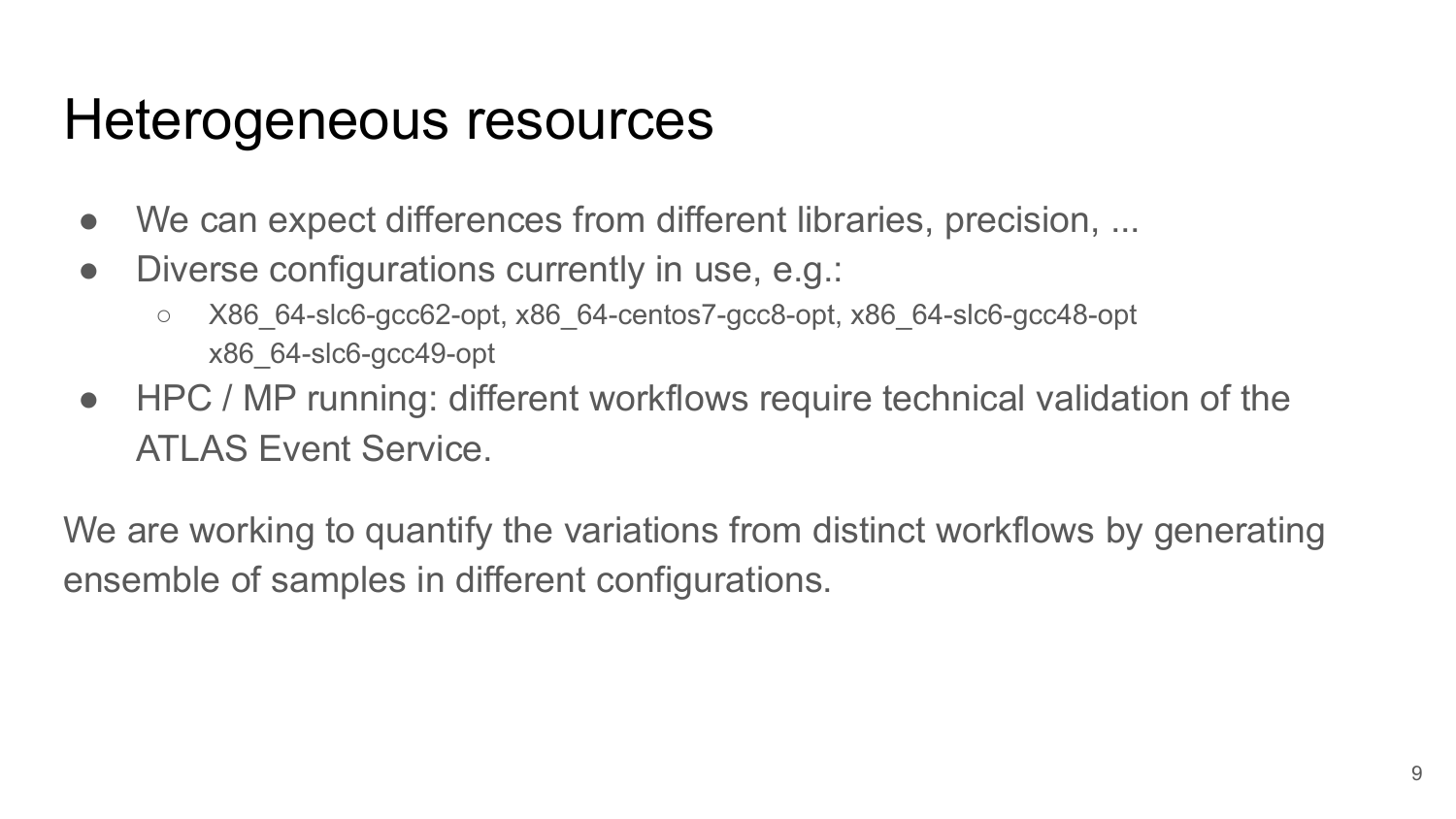## Can we fully automate Physics validation?

For cases where fully identical results are expected, yes, e.g.:

• Moving algorithms to multi-threading

also for equivalent result cases, if effects of non-reproducibility are quantified/controlled for and there is a well-defined criteria for agreement.

Automation of validation when larger changes expected is difficult, e.g.:

- Optimization of full or fast simulation
- Changes to reconstruction of low-level objects